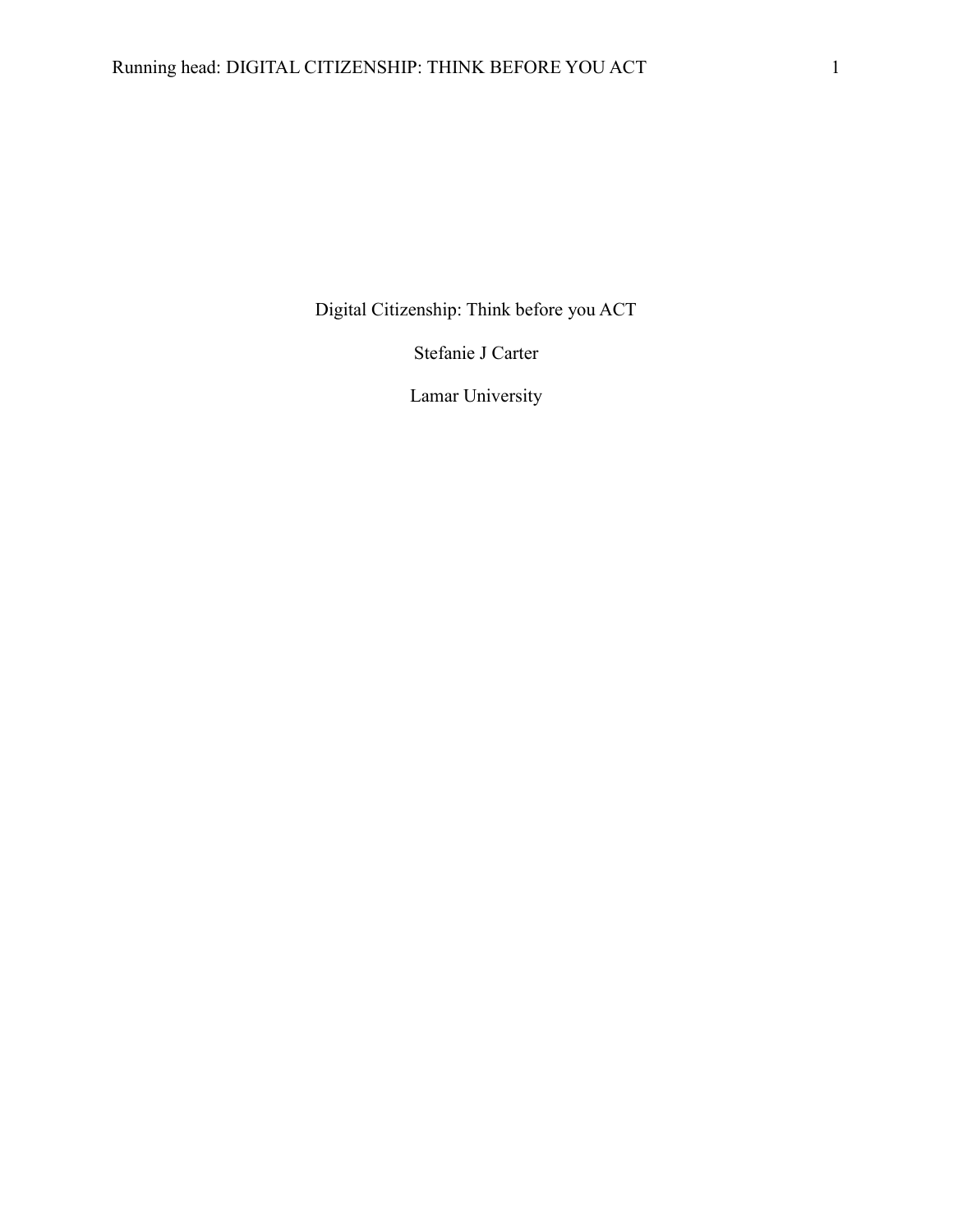### Digital Citizenship: Think before you ACT

Digital Citizenship is defined as "the norms of appropriate, responsible behavior with regard to technology use" (Ribble, 2015, p. 38) and Heick defines it as "the quality of habits, actions, and consumption patterns that impact the ecology of digital content and communities" (2018). It's important as an educator to help our students become good citizens in the world and on the internet especially since technology is a part of everyday life. Teachers should teach digital citizenship along-side and within the curriculum and not just in a reactive situation but as a proactive activity before problems arise when incorporating technology into the classroom.

### **Nine Elements of Digital Citizenship**

Ribble (2015) looked at Digital Citizenship and divided it into nine elements to make it easier to understand how expansive it is. These elements are digital access, digital commerce, digital communication, digital literacy, digital etiquette, digital law, digital rights and responsibilities, digital health and wellness, and digital security. He further categorizes them by how they impact the classroom; student learning and academic performance, school environment and student behavior, and student life outside the school environment. Within the categories they are classified by three principles; respect yourself and others, educate yourself and others, and protect yourself and others.

The school environment and student behavior category contain digital etiquette, digital security, and digital rights and responsibilities. Digital etiquette is essentially treating others as you would like to be treated in the electronic world and part of the respecting yourself and others principle. Digital security is the process of keeping your information safe when navigating the internet and part of the protecting yourself and others principle along with digital rights and responsibility. Digital rights and responsibilities are defined as "the requirements and freedom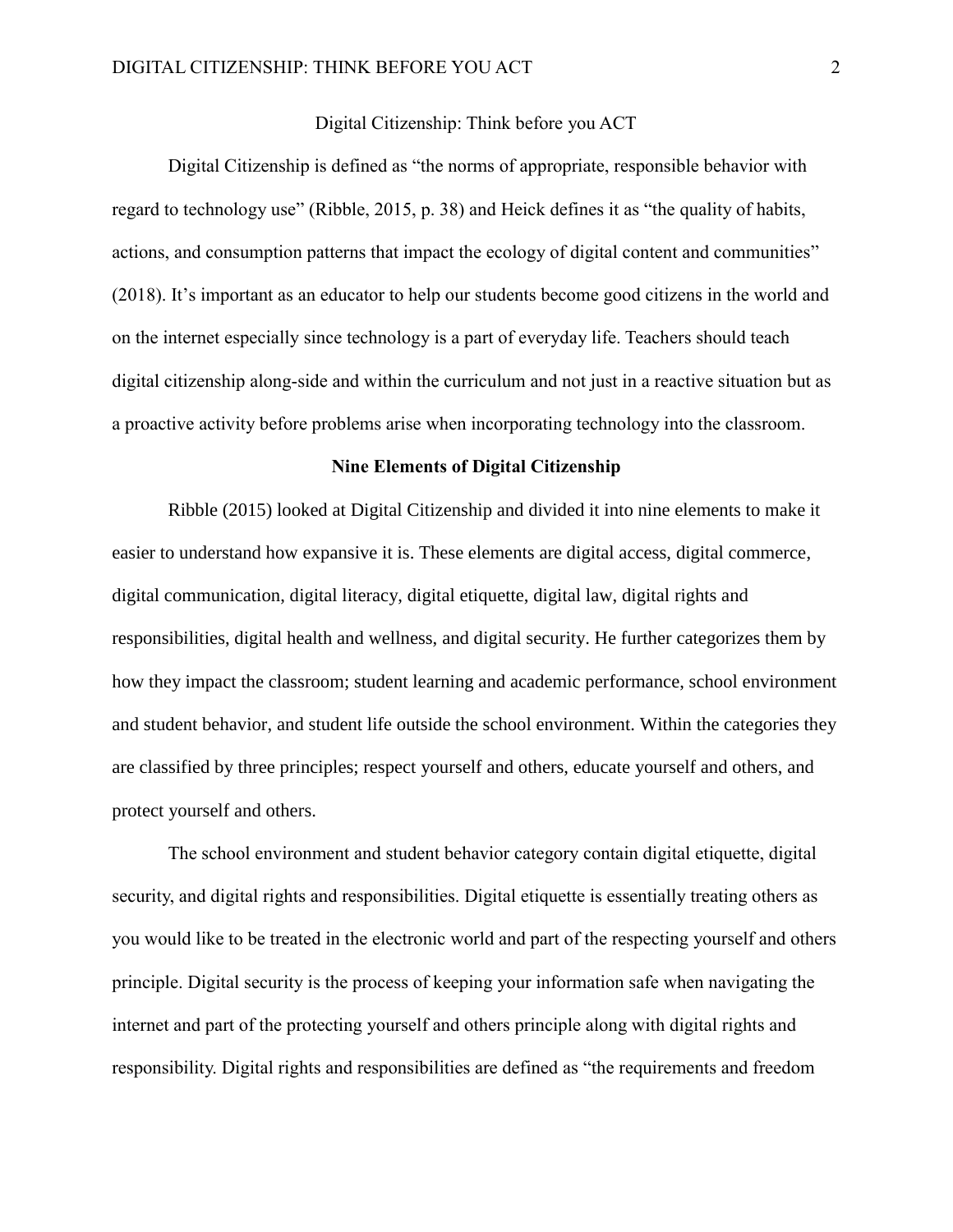extended to everyone in a digital world" (Ribble, 2015, p. 46). These elements are also important for students while using technology and should be covered before students begin to use the internet in a solo setting.

Student life outside the school environment covers digital commerce, digital law, and digital health and wellness. Respecting yourself and others includes digital law where students are aware of the legal ramifications of their actions. Educating yourself and others encompasses digital commerce where students learn how to shop online in a responsible way. Protecting yourself and others covers digital health and wellness which is using technology in an ergonomically way to avoid injuries along with knowing to limit the amount of time you spend on devices to avoid addictions. Since these are used in the classroom the least yet equally important, they must also be taught and modeled in the classroom

## **Elements for Elementary Schools**

Together, the nine elements encompass digital citizenship and broken down into bitesized pieces to make it easier to teach. Digital security, digital health and wellness, and digital etiquette are foundational components to begin educating elementary students in digital citizenship. Once these three elements have been established, educators can begin working on digital literacy, digital communication, and digital access as they work towards middle school.

# **Digital Security**

Since elementary students are just beginning their online adventures, it is vital that they learn to protect themselves and their devices when navigating the internet. Teaching them how to protect their identity while online by not using their last name, phone number, or address is the first step. Next, students need to know to never share their passwords or login information with anyone other that their parent or teacher. From experience, students tend to forget to log out of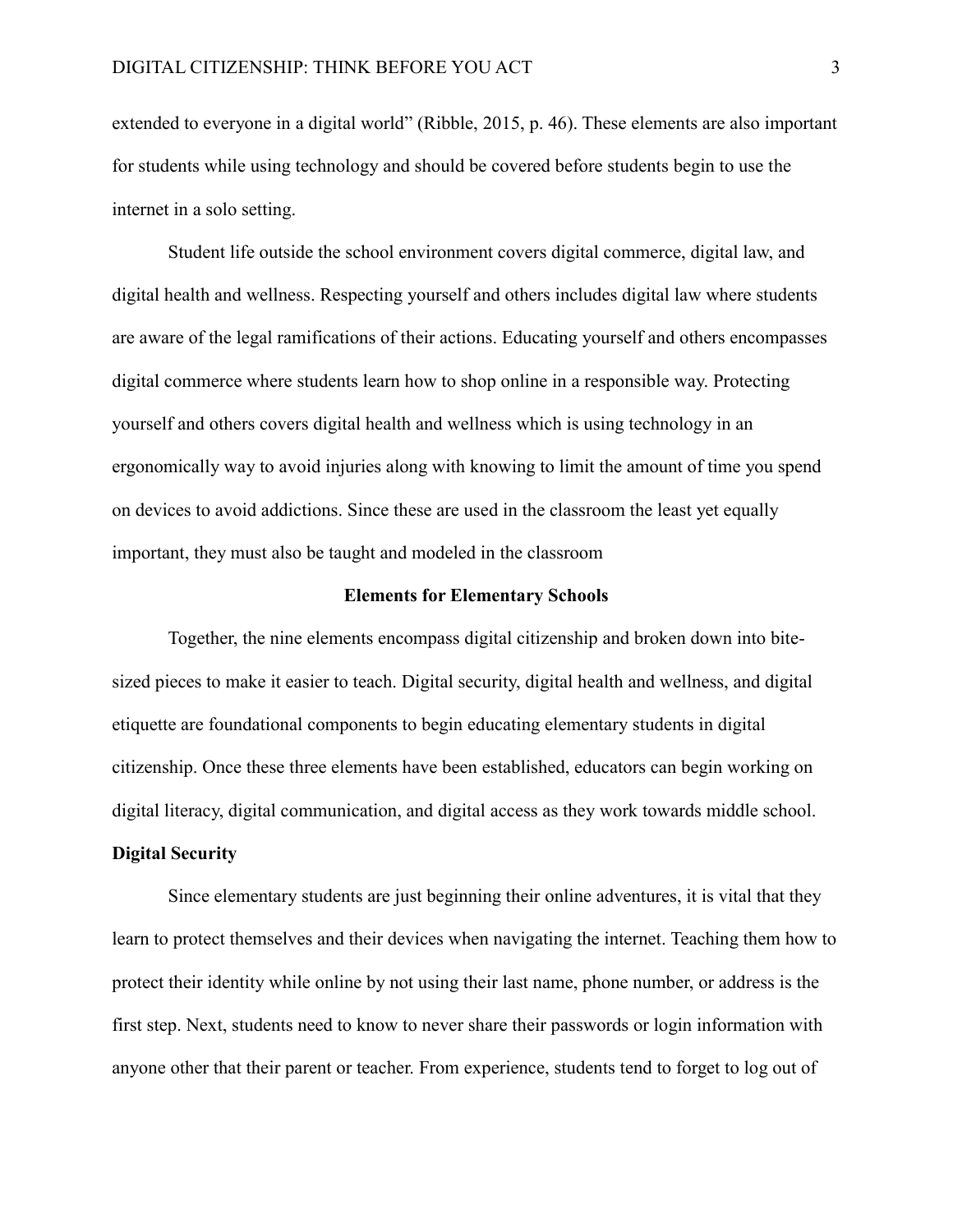their websites and devices at the elementary level so this must be reinforced and practiced until it becomes second nature.

#### **Digital Health and Wellness**

Digital health and wellness covers using technology responsibly to avoid injuries such as carpal tunnel and other repetitive stress syndromes and avoiding addictions to technology. Addiction to video games and electronic devices is a very real problem in China and on the rise in America ("Digital addiction: This is your brain online", n.d.). Students need to learn to balance their digital lives with their real lives. Many teenagers do not see a difference between their digital lives and their non-digital lives, which can make logging off a struggle. Teaching elementary students to limit their device use is the first step to healthy technology use.

### **Digital Etiquette**

Digital etiquette goes beyond being kind to others, it includes using technology at appropriate times and not using it when it would be considered rude. Many adults use their phones when driving, at the movies, or even at funerals. Everyone needs to learn to respect people online and in real life to know how to behave online and how to avoid being rude to others by having loud phone conversations at inappropriate times.

#### **Cyberbullying**

Cyberbullying is defined as "willful and repeated harm inflicted through the use of computers, cell phones, and other electronic devices" (Hinduja & Patchin, 2015, p. 11). Willful means they meant to do it and it wasn't an accident or unintentional. Repeated refers to a pattern that develops over time and harm can even include perceived hurt, which allows for emotional and social injury. All these portions are included in regular bullying, therefore the only difference between traditional bullying and cyberbullying is the use of an electronic device for delivery.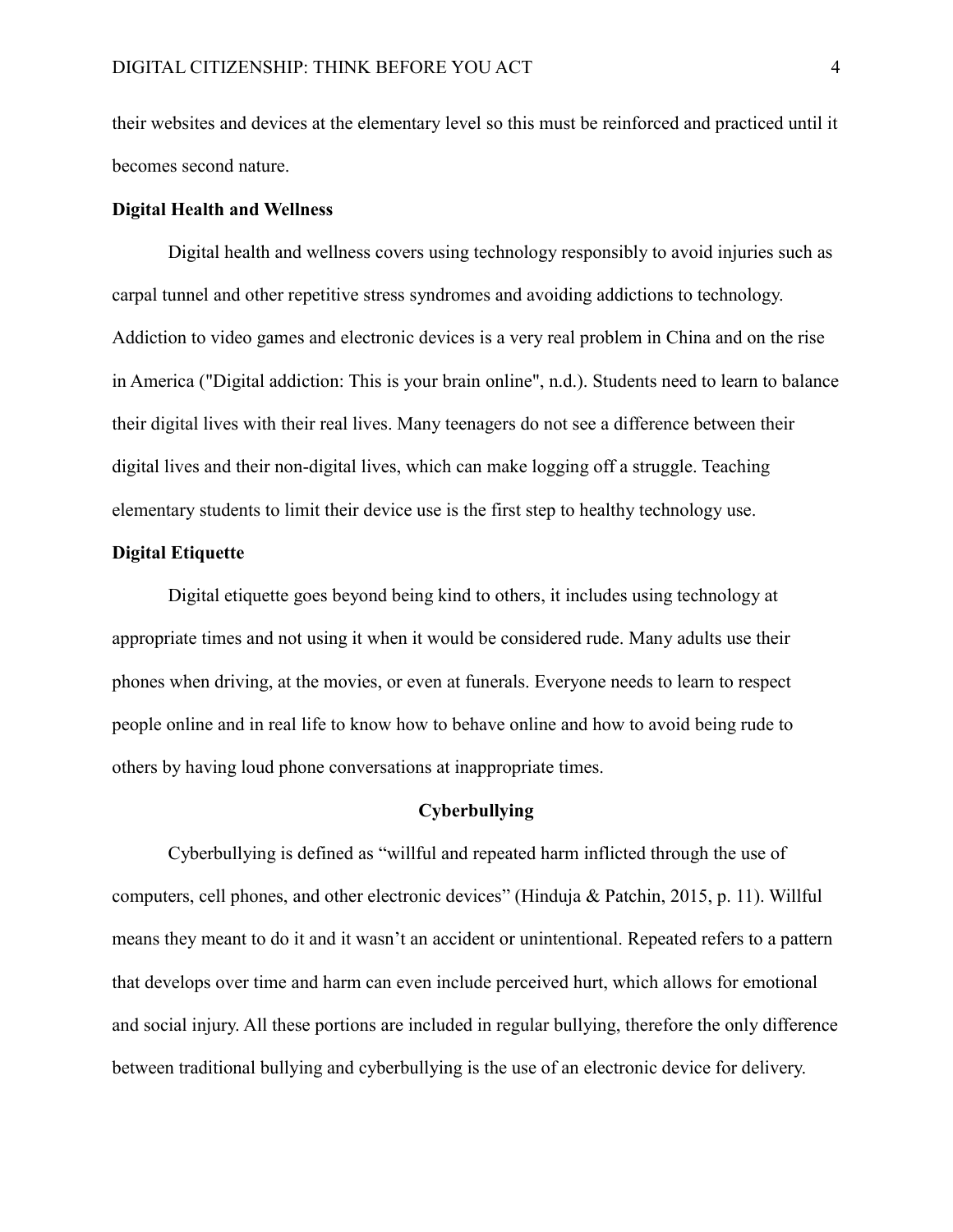Adolescent and preadolescent students are most likely to experience cyberbullying in their lives. Willard (as cited in Siegle, 2010) identified eight forms of cyberbullying as flaming, harassment, denigration, impersonation, outing, trickery, exclusion, and cyberstalking. Flaming is online fights with vulgar language, denigration is spreading rumors to damage someone's reputation. Impersonation is when the bully takes on the persona of the one they want to bully and they post/send inappropriate things on their behalf. Outing someone is sharing their private thoughts in a public way. Trickery is how personal information is gained through pretending to be their friend or someone else. Exclusion is purposefully and maliciously not including someone, and cyberstalking is repeated harassment that can include threats meant to incite fear (p. 15).

Some of the consequences of cyberbullying are emotional, psychological, academic, and behavioral. Eating disorders, chronic illness, running away, feeling lonely and insecure, difficulty making friends, and poor relationships are some of the emotional and psychological consequences of bullying. In order to avoid they bullies in school, a student may avoid school and lash out through violence, shoplifting, drug use, and vandalism. Some signs of avoidance of cyberbullying are not using their devices or quickly turning it off when a parent comes in the room (Hinduja & Patchin, 2015).

Students need to be taught the steps of reporting cyberbullying, keep evidence of each occurrence in a log and save screenshots, report the bullying online to the host site that the bullying occurred on, and tell a trusted adult. The trusted adult should never tell children to just stay off their devices, they should investigate the matter since bullying victims are two to nine times more likely to consider suicide (Dosomething.org, n.d.). Adults that work with children should be aware of the harsh reality that students do commit suicide because of cyberbullying.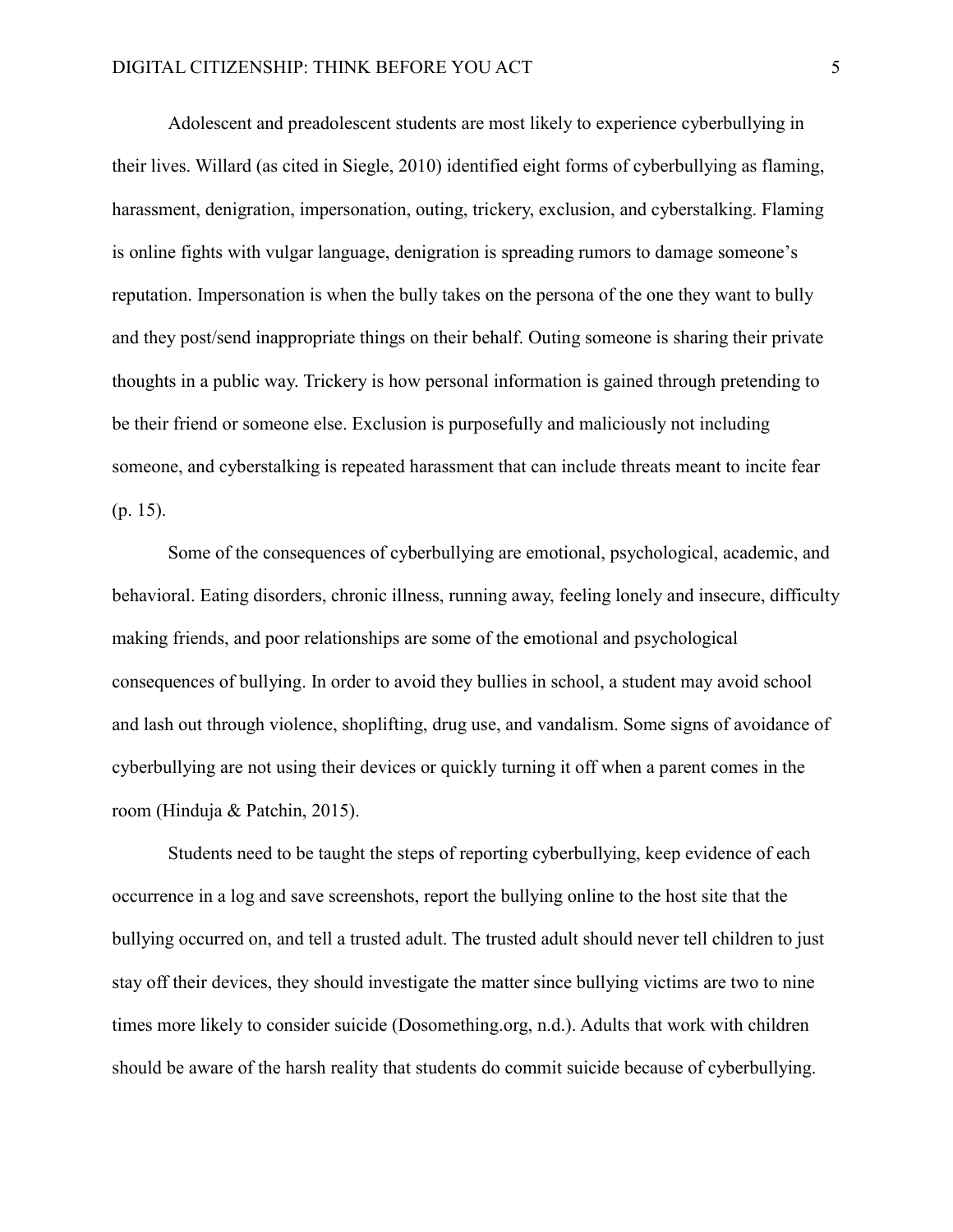# **Think Before You ACT**

A mantra with an acronym can help students to learn to be a good digital citizen. Using one such as "Think before you ACT" where people ask themselves if their online behavior is Accurate, Compassionate, and Thoughtful. Accurate covers their words, the site they are using, and the proper use of the device. Compassionate encompasses how they interact with others and accessibility of technology use. Thoughtful use of a device in a healthy manner and not distracting others leads to good digital citizenship.

### **Conclusion**

Learning to respect, educate, and protect yourself and others when online or using technology is the all main takeaway of digital citizenship that all people need to learn. Children learn best when adults model the behaviors they want children to emulate. With proper guidance, today's youth can learn to be the best digital citizens they can and make a difference in the world.